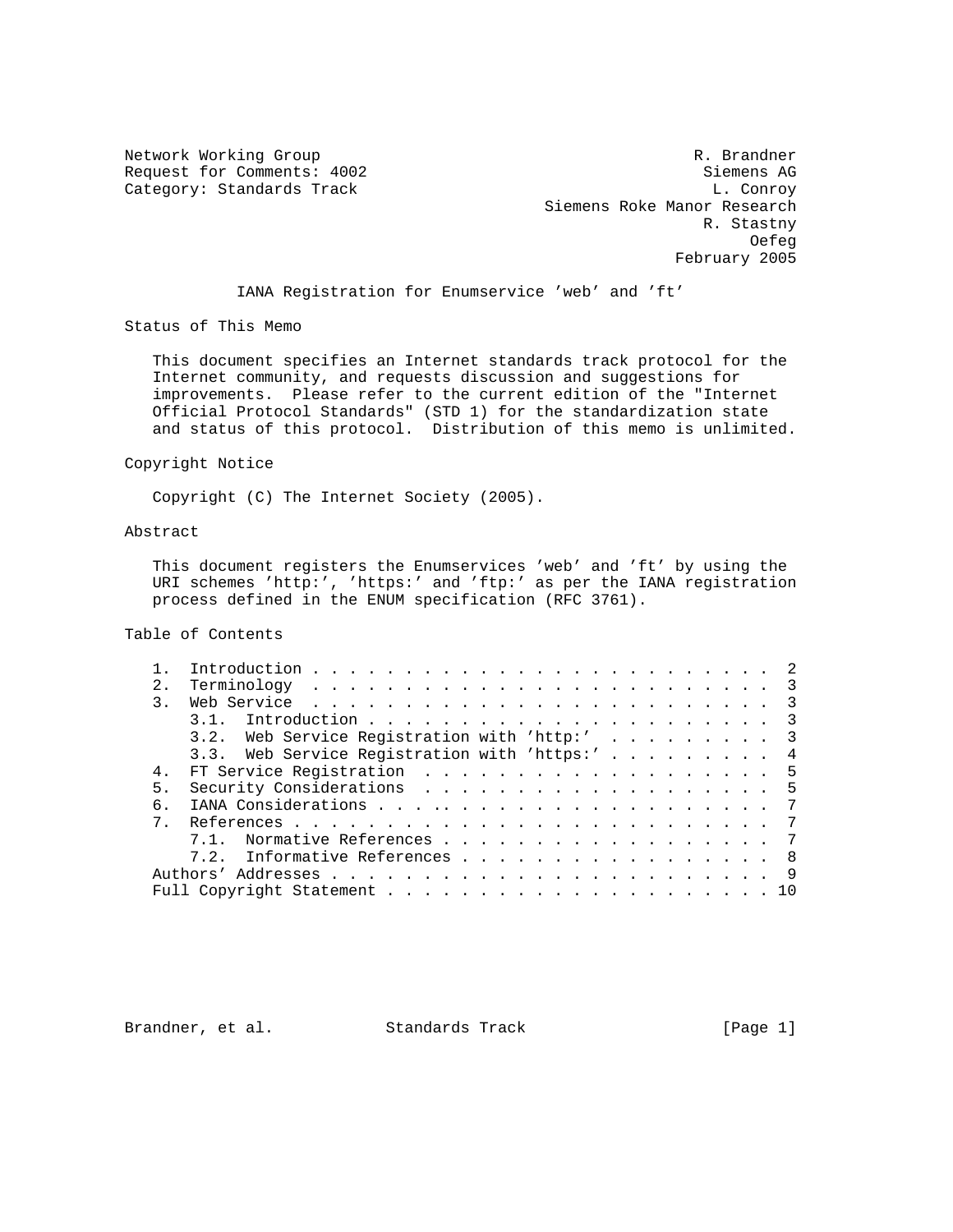## 1. Introduction

 ENUM (E.164 Number Mapping, RFC 3761 [2]) is a system that transforms E.164 numbers [3] into domain names and that then uses DNS (Domain Name Service, RFC 1034 [4]) services such as delegation through NS records and NAPTR records to look up what services are available for a specific domain name.

 This document registers 'Enumservices' according to the guidelines given in RFC 3761 [2] to be used for provisioning in the services field of an NAPTR [7] resource record to indicate what class of functionality a given end point offers. The registration is defined within the DDDS (Dynamic Delegation Discovery System [5][6][7][8][9]) hierarchy, for use with the "E2U" DDDS Application, defined in RFC 3761 [2].

 The following 'Enumservices' are registered with this document: 'web' and 'ft'. These share a common feature in that they each indicate that the functionality of the given end points and the associated resources are primarily sources of information.

 According to RFC 3761 [2], the 'Enumservice' registered must be able to function as a selection mechanism when one chooses between one NAPTR resource record and another. This means that the registration MUST specify what is expected when that NAPTR record is used, and the URI scheme that is the outcome of use.

 Therefore an 'Enumservice' acts as a hint, indicating the kind of service with which the URI constructed by using the regexp field is associated. More than one 'Enumservice' can be included within a single NAPTR; this indicates that there is more than one service that can be achieved by using the associated URI scheme.

 The common thread with this set of definitions is that they reflect the kind of service that the end user will hope to achieve with the communication by using the associated URI.

 The services specified here are NOT intended to specify the protocol or even the method of connection that MUST be used to achieve each service. Instead, we define the kind of interactive behavior that an end user will expect, leaving the end system to decide (based on policies outside the scope of this specification) how to execute the service.

Brandner, et al. Standards Track [Page 2]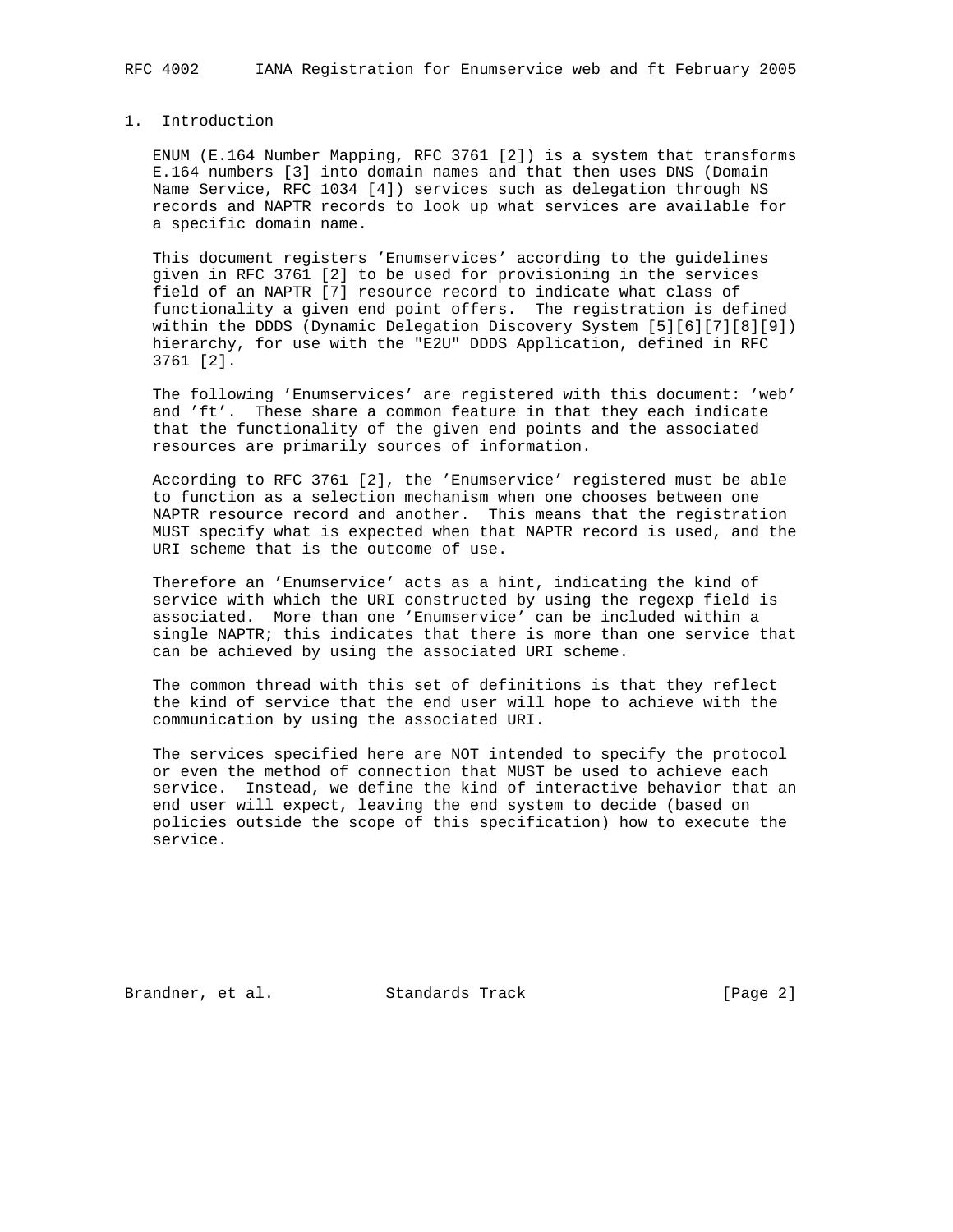As the same URI scheme may be used for different services (e.g., 'tel:') and the same kind of service may use different URI schemes (e.g., for VoIP, 'sip:', 'h323:', and 'tel:' may be used), it is necessary in some cases to specify the service and the URI scheme used.

 The service parameters defined in RFC 3761 [2] therefore allow a 'type' and a 'subtype' to be specified. Within this set of specifications, it is assumed that the 'type' (being the more generic term) defines the service and the 'subtype' defines the URI scheme.

2. Terminology

 The key words "MUST", "MUST NOT", "REQUIRED", "SHALL", "SHALL NOT", "SHOULD", "SHOULD NOT", "RECOMMENDED", "MAY", and "OPTIONAL" in this document are to be interpreted as described in BCP 14, RFC 2119 [1].

- 3. Web Service
- 3.1. Introduction

 The Enumservices registered in this section indicate that the resource identified by the associated URI is capable of being a source of information.

3.2. Web Service Registration with 'http:'

Enumservice Name: "web"

Enumservice Type: "web"

Enumservice Subtype: "http"

URI Scheme: 'http:'

Functional Specification:

 This Enumservice indicates that the resource identified by the associated URI scheme is capable of being a source of information.

 Note that the kind of information retrieved can be manifold. Usually, contacting a resource by an 'http:' [11] URI provides a document. This document can contain references that will trigger the download of many different kinds of information, such as audio, video, or executable code. Thus, one cannot be more specific about the kind of information expected when contacting the resource.

Brandner, et al. Standards Track [Page 3]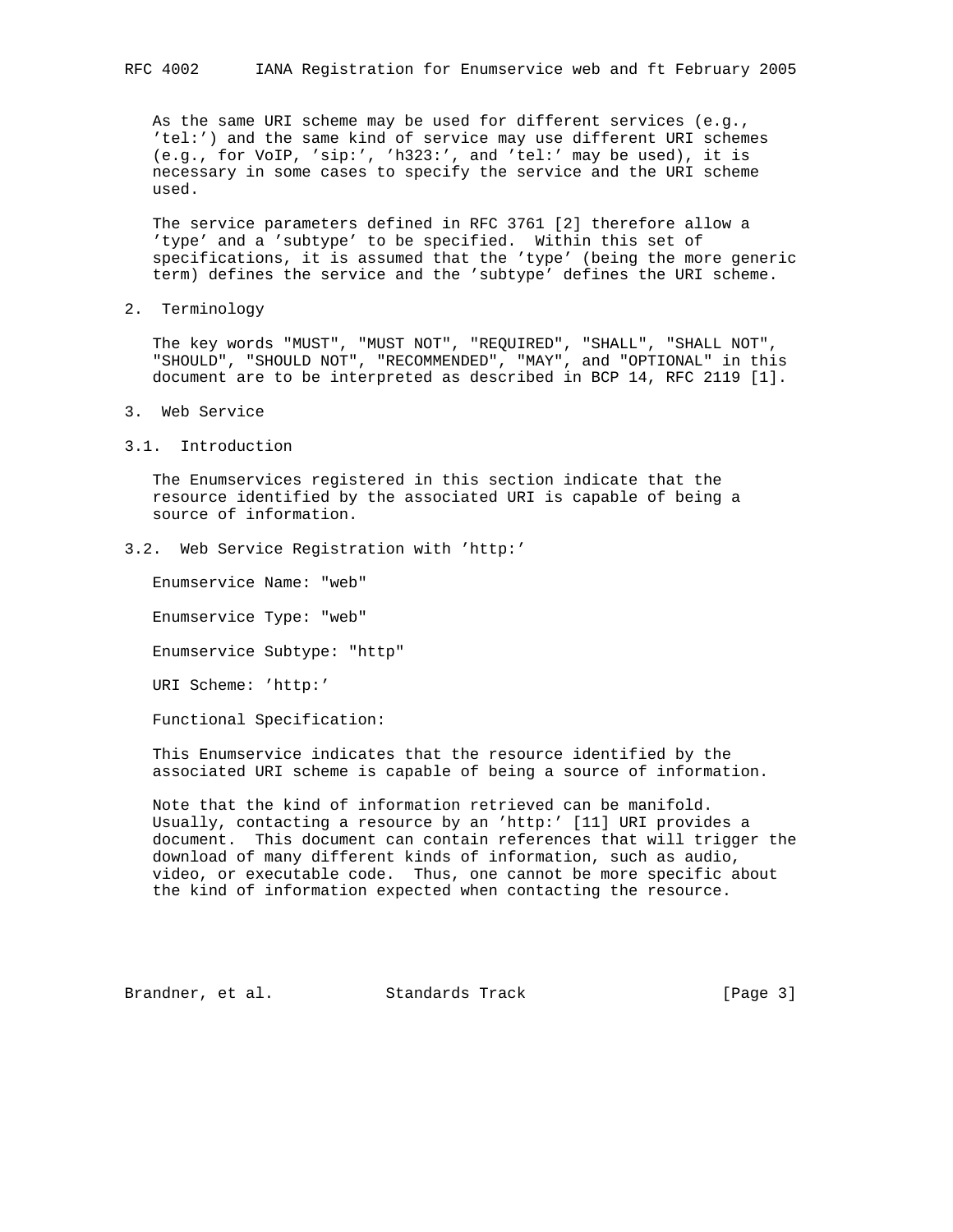Security Considerations:

 There are no specific security issues with this 'Enumservice'. However, the general considerations of Section 5 apply.

Intended Usage: COMMON

Authors:

 Rudolf Brandner, Lawrence Conroy, Richard Stastny (for author contact detail, see the Authors' Addresses section)

Any other information the author deems interesting:

None

3.3. Web Service Registration with 'https:'

Enumservice Name: "web"

Enumservice Type: "web"

Enumservice Subtype: "https"

URI Scheme: 'https:'

Functional Specification:

 This Enumservice indicates that the resource identified by the associated URI scheme is capable of being a source of information, which can be contacted by using TLS or the Secure Socket Layer protocol.

 Note that the kind of information retrieved can be manifold. Usually, contacting a resource by an 'https:' URI [12] provides a document. This document can contain many different kinds of information, such as audio, video, or executable code. Thus, one cannot be more specific about what information to expect when contacting the resource.

Security Considerations:

 There are no specific security issues with this 'Enumservice'. However, the general considerations of Section 5 apply.

Intended Usage: COMMON

Brandner, et al. Standards Track [Page 4]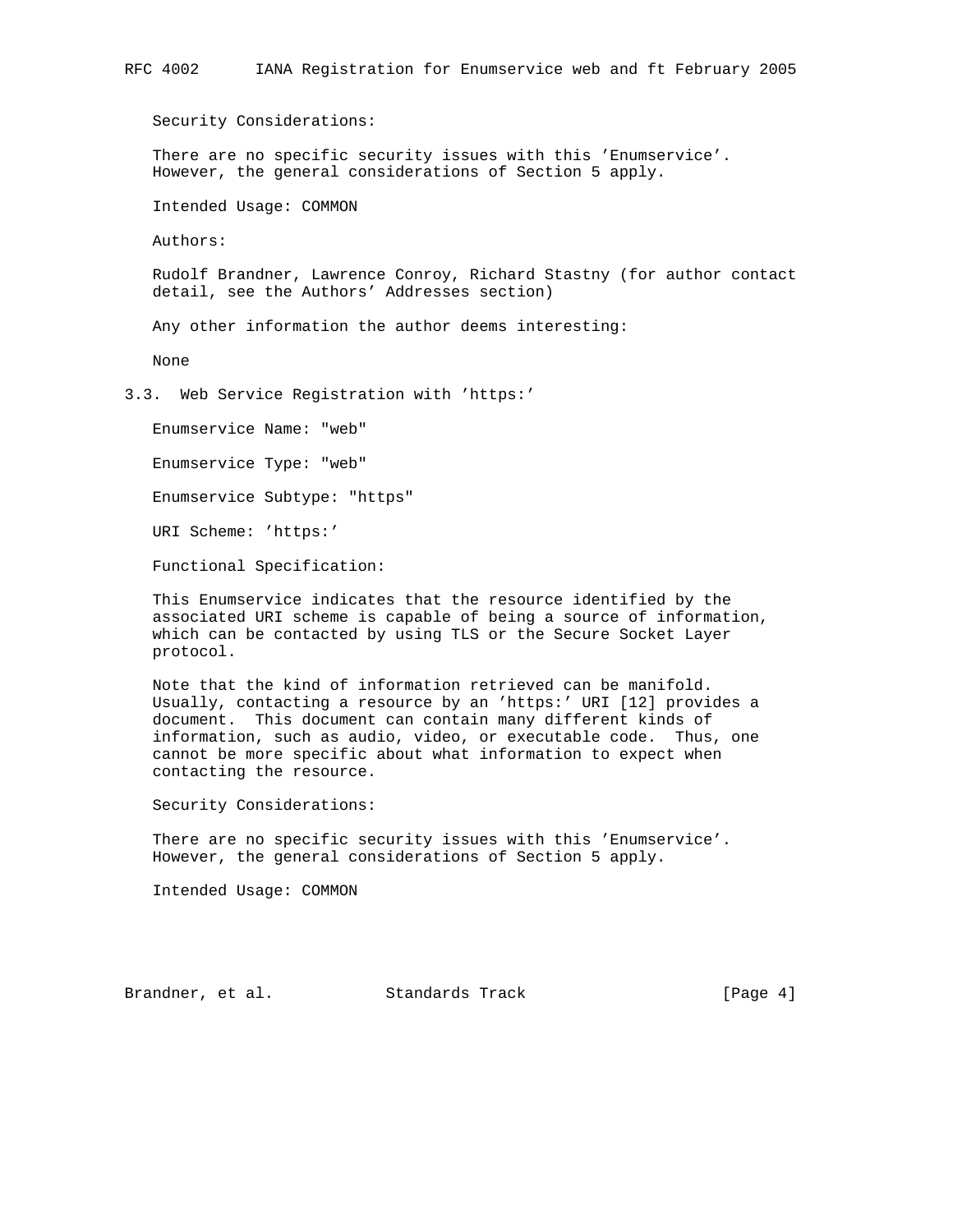Authors:

 Rudolf Brandner, Lawrence Conroy, Richard Stastny (for author contact detail, see the Authors' Addresses section)

Any other information the author deems interesting:

None

4. FT Service Registration

Enumservice Name: "ft"

Enumservice Type: "ft"

Enumservice Subtype: "ftp"

URI Scheme: 'ftp:'

Functional Specification:

 This Enumservice indicates that the resource identified by the associated URI scheme is a service usable in the manner specified for ftp: in RFC 1738 [10], for instance, file retrieval.

Security Considerations:

 There are no specific security issues with this 'Enumservice'. However, the general considerations of Section 5 apply.

Intended Usage: COMMON

Authors:

 Rudolf Brandner, Lawrence Conroy, Richard Stastny (for author contact detail, see the Authors' Addresses section)

Any other information the author deems interesting:

None

5. Security Considerations

 As used by ENUM, DNS is a global, distributed database. Thus any information stored there is visible to anyone anonymously. Although this is not qualitatively different from publication in a telephone directory, it does expose the data subject to having "their"

Brandner, et al. Standards Track [Page 5]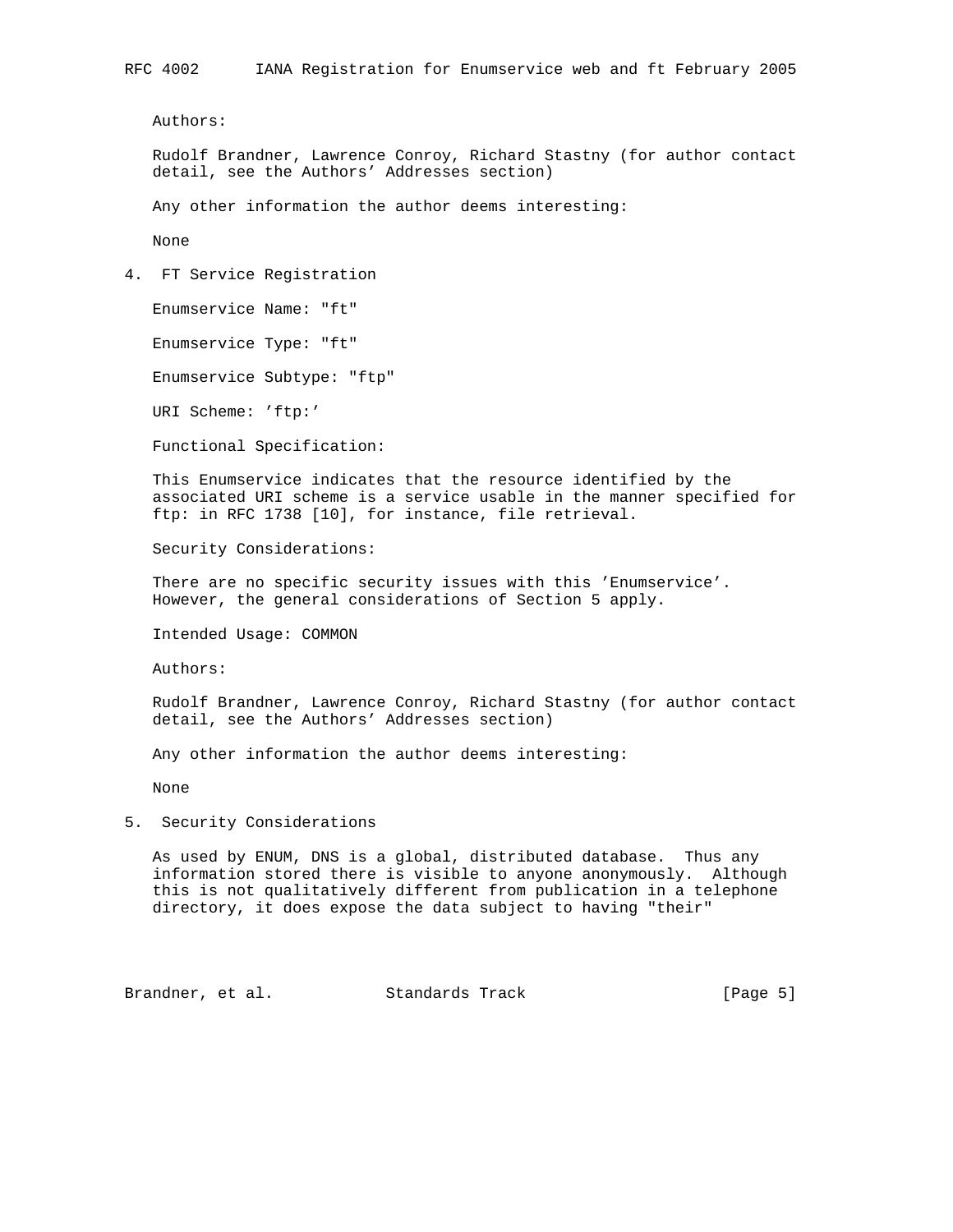information collected automatically without any indication that this has been done, or by whom.

 Data harvesting by third parties is often used to generate lists of targets for unrequested information; in short, it is used to address "spam". Anyone who uses a Web-archived mailing list is aware that the volume of "spam" email they receive increases when they post to the mailing list; publication of a telephone number in ENUM is no different and may be used to send "junk faxes" or "junk SMS", for example.

 Many mailing list users have more than one email address and use "sacrificial" email accounts when they post to these lists to help filter out unrequested emails. This is not so easy with published telephone numbers; the PSTN E.164 number assignment process is much more involved, and usually a single E.164 number (or a fixed range of numbers) is associated with each PSTN access. Thus, providing a "sacrificial" phone number in any publication is not possible.

 Due to the implications of publishing data on a globally accessible database, as a principle the data subject MUST give explicit informed consent when data is published in ENUM.

 In addition, the data subject should be made aware that, due to storage of such data during harvesting by third parties, removal of the data from publication will not remove any copies that have been taken; in effect, any publication may be permanent.

 However, regulations in many regions will require that the data subject can at any time request that the data is removed from publication, and that consent for its publication is explicitly confirmed at regular intervals.

 The user SHOULD be asked to confirm opening a web page or starting an ftp session (particularly if the ftp client is configured to send the user's email address as an "anonymous" user password).

 Using a web:http or ft:ftp service is not secure, so the user should apply the same caution when entering personal data as they would do if using a client application started with any other method. Although this is not a feature of ENUM or these Enumservices, the ENUM-using application on the end system may appear different from the user's "normal" browser, so the user SHOULD receive an indication of whether their communication is secured.

Brandner, et al. Standards Track [Page 6]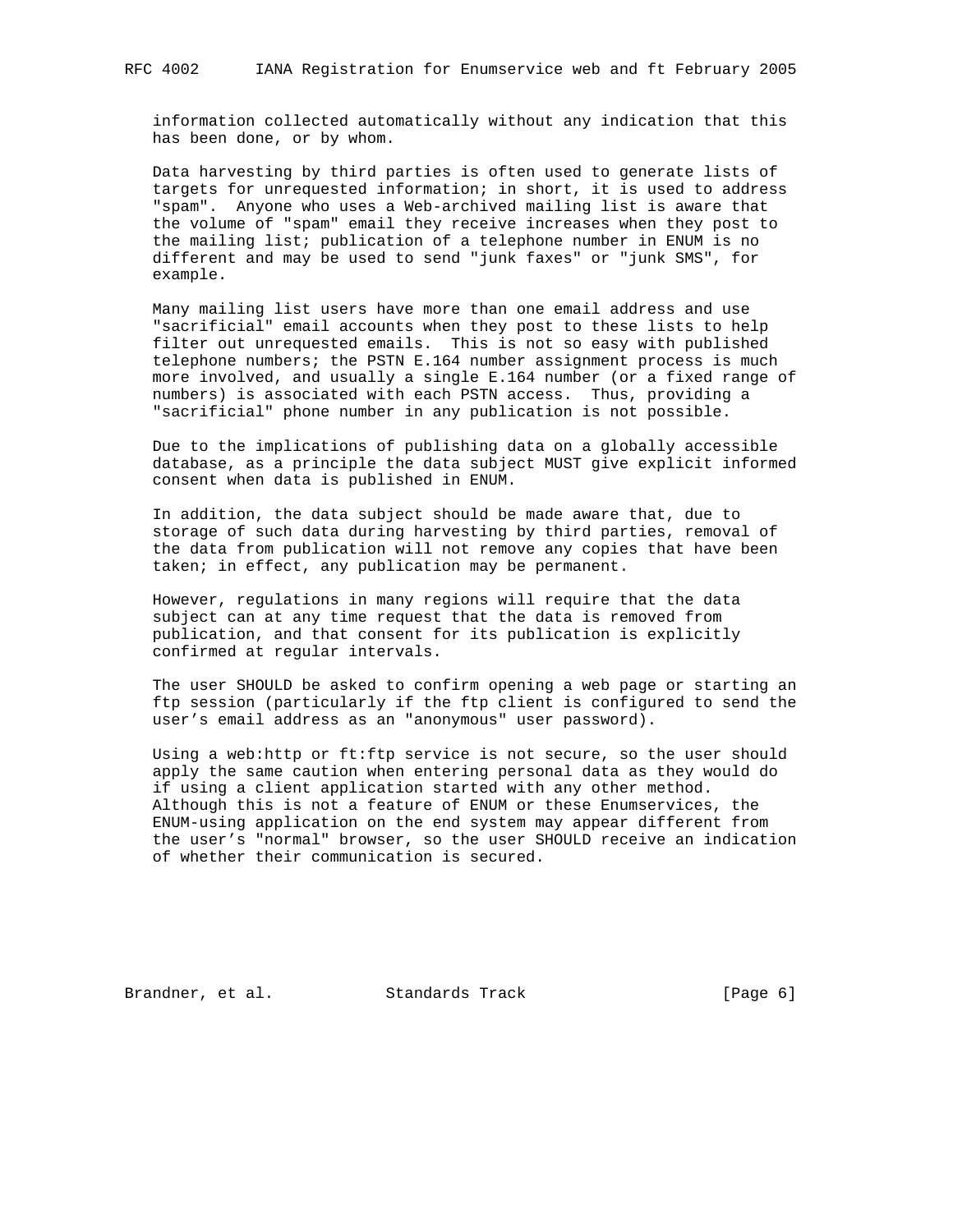As evaluating a web page can involve execution of embedded (or linked) content that may include executable code, evaluating a web URL involves risks. If automatic evaluation of a web link were to be used, the querying user would be exposed to risks associated with that automatic download and execution of content. Thus, the client MUST ask the querying user for confirmation before evaluating the web URL; the client MUST NOT download and evaluate the web content automatically.

 An analysis of threats specific to the dependence of ENUM on the DNS, (threats against which are covered in [14]) and the applicability of DNSSEC [13] to these, is provided in RFC 3761 [2].

6. IANA Considerations

 The IANA has registered Enumservice 'web' and 'ft' per the registration process defined in the ENUM specification [2].

7. References

## 7.1. Normative References

- [1] Bradner, S., "Key words for use in RFCs to Indicate Requirement Levels", BCP 14, RFC 2119, March 1997.
- [2] Faltstrom, P. and M. Mealling, "The E.164 to Uniform Resource Identifiers (URI) Dynamic Delegation Discovery System (DDDS) Application (ENUM)", RFC 3761, April 2004.
- [3] ITU-T, "The International Public Telecommunication Number Plan", Recommendation E.164 , May 1997.
- [4] Mockapetris, P., "Domain names concepts and facilities", STD 13, RFC 1034, November 1987.
- [5] Mealling, M., "Dynamic Delegation Discovery System (DDDS) Part One: The Comprehensive DDDS", RFC 3401, October 2002.
- [6] Mealling, M., "Dynamic Delegation Discovery System (DDDS) Part Two: The Algorithm", RFC 3402, October 2002.
- [7] Mealling, M., "Dynamic Delegation Discovery System (DDDS) Part Three: The Domain Name System (DNS) Database", RFC 3403, October 2002.
- [8] Mealling, M., "Dynamic Delegation Discovery System (DDDS) Part Four: The Uniform Resource Identifiers (URI)", RFC 3404, October 2002.

Brandner, et al. Standards Track [Page 7]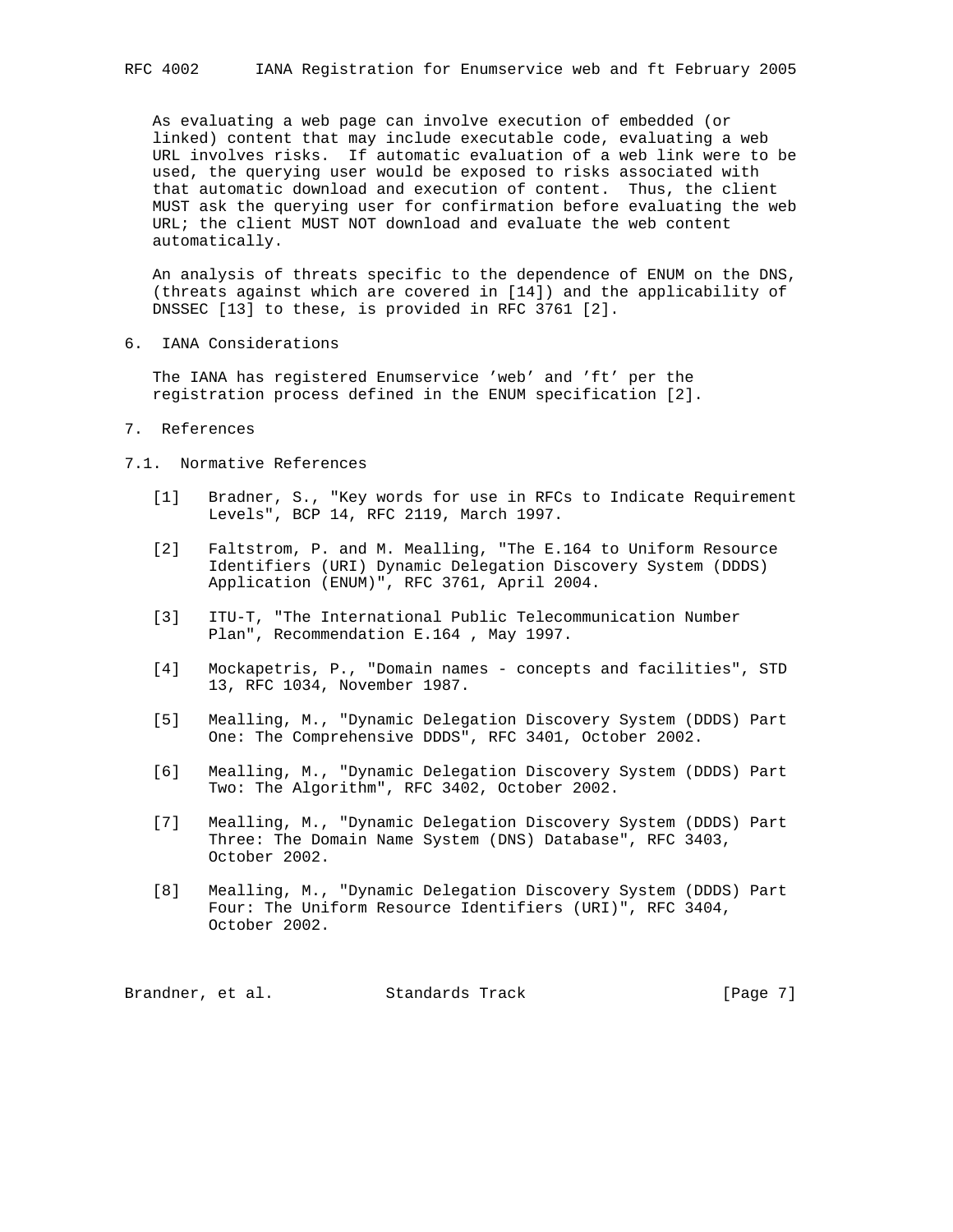- [9] Mealling, M., "Dynamic Delegation Discovery System (DDDS) Part Five: URI.ARPA Assignment Procedures", BCP 65, RFC 3405, October 2002.
- [10] Berners-Lee, T., Masinter, L., and M. McCahill, "Uniform Resource Locators (URL)", RFC 1738, December 1994.
- [11] Fielding, R., Gettys, J., Mogul, J., Frystyk, H., Masinter, L., Leach, P., and T. Berners-Lee, "Hypertext Transfer Protocol -- HTTP/1.1", RFC 2616, June 1999.
- [12] Rescorla, E., "HTTP Over TLS", RFC 2818, May 2000.
- 7.2. Informative References
	- [13] Arends, R. and et al., "Protocol Modifications for the DNS Security Extensions", Work in Progress.
	- [14] Atkins, D. and R. Austein, "Threat Analysis of the Domain Name System (DNS)", RFC 3833, August 2004.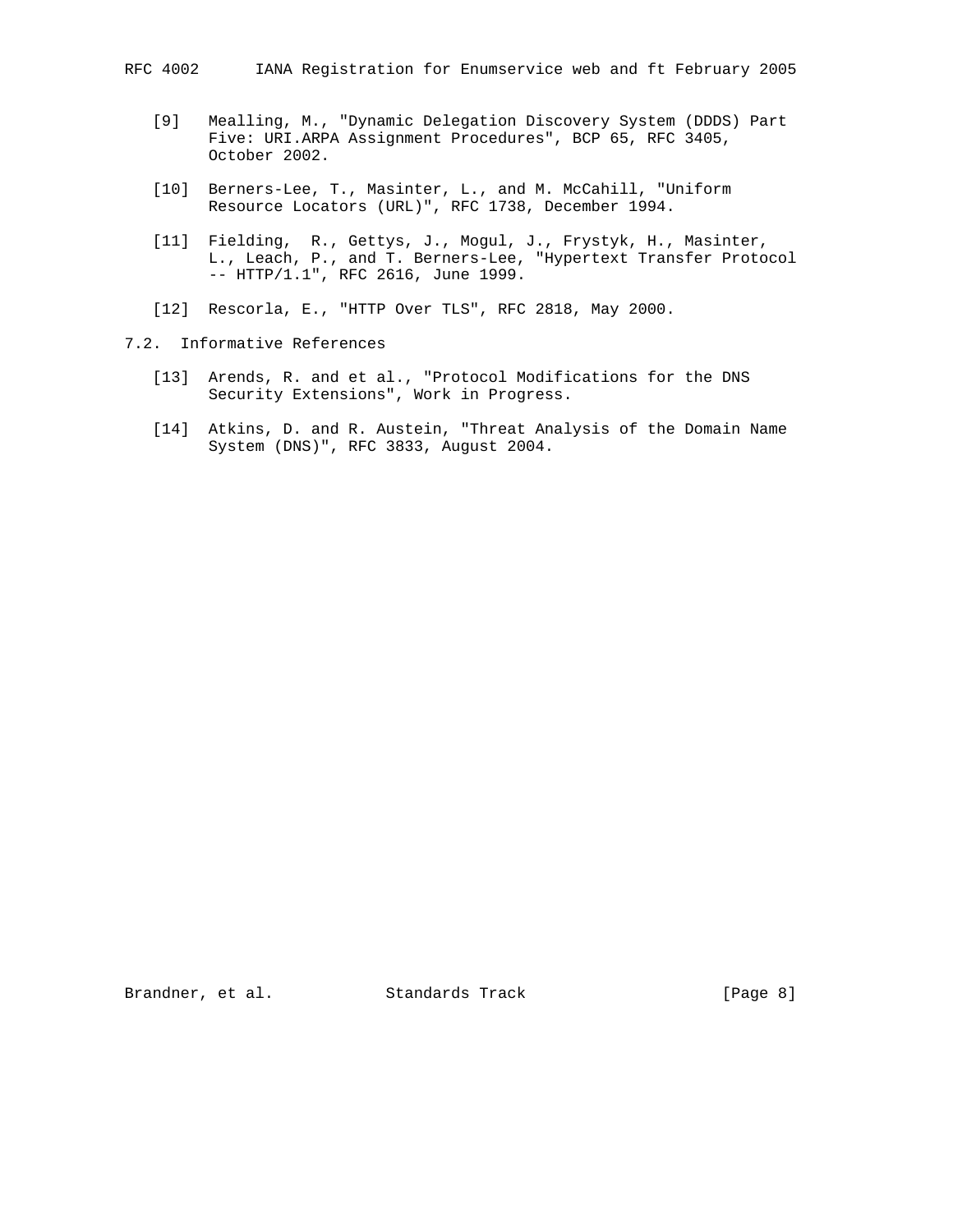Authors' Addresses

 Rudolf Brandner Siemens AG Hofmannstr. 51 81359 Munich Germany

 Phone: +49-89-722-51003 EMail: rudolf.brandner@siemens.com

 Lawrence Conroy Siemens Roke Manor Research Roke Manor Romsey United Kingdom

 Phone: +44-1794-833666 EMail: lwc@roke.co.uk

 Richard Stastny Oefeg Postbox 147 1103 Vienna Austria

 Phone: +43-664-420-4100 EMail: richard.stastny@oefeg.at

Brandner, et al. Standards Track [Page 9]